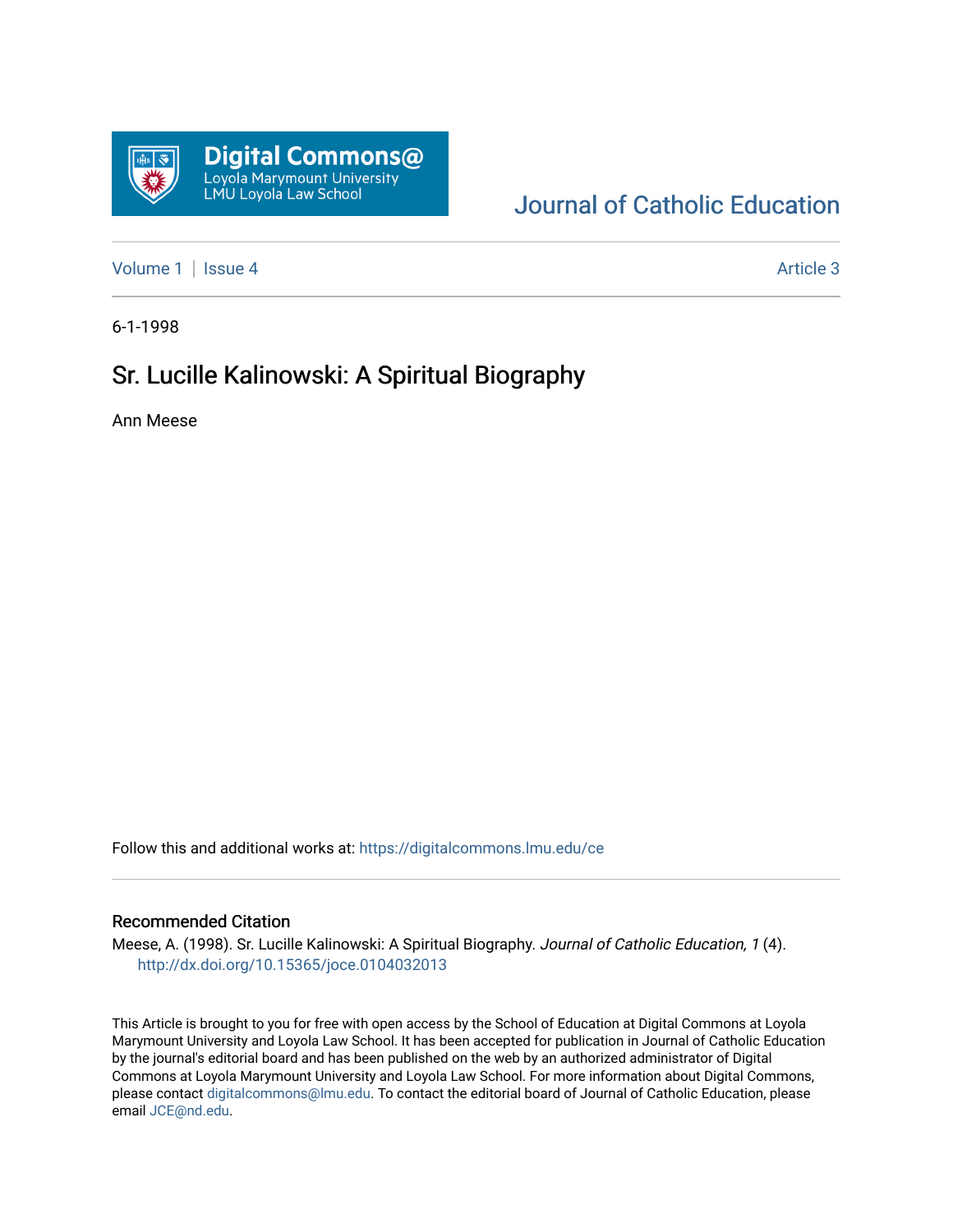# **SR. LUCILLE KALINOWSKI: A SPIRITUAL BIOGRAPHY**

ANN MEESE *Immaculate Conception Grade School* 

*The author, a principal in the diocese in which Sr. Lucille Kalinowski served as superintendent, reflects on Sister's spirituality, sensitivity, and simplicity along with her impact on the administrators with whom she worked.*

Sr. Lucille Kalinowski, superintendent of Catholic schools in the Springfield-Cape Girardeau Diocese in Missouri, died in an automobile r. Lucille Kalinowski, superintendent of Catholic schools in the accident in January of 1997 as she was returning from a meeting with school board members in the Joplin area. The shock of her death left administrators in the diocese, myself included, reeling for weeks. The person we called "leader" was snatched up and taken so quickly from us in what seemed to be such a meaningless and senseless accident. It took months for us to feel the total effect of her death.

Having had some time to distance myself from the physical loss of Sister, I find it gratifying to reflect on her life as a leader. Although she was certainly not the obvious image of the saints I encountered in the literature, she was a blessed and spiritual woman whom I loved and admired. There is a saying: "Some people come into our lives and quietly go...some stay for a while, leave footprints on our hearts and we are never, ever the same." Sr. Lucille's footprints are forever a part of my heart, and it is out of my fondness, gratitude, and admiration that I offer her as the subject of this spiritual biography.

Sister was born in St. Louis, Missouri, in 1936. She entered the religious life as a School Sister of Notre Dame immediately after graduation from high school. She earned her undergraduate and graduate degrees from the University of Notre Dame and completed her certification for the principalship at the University of Missouri at Columbia. Sister served Catholic education as a classroom teacher from 1957 to 1979 in Missouri, Iowa, and Illinois. She then served as an assistant principal and junior high school and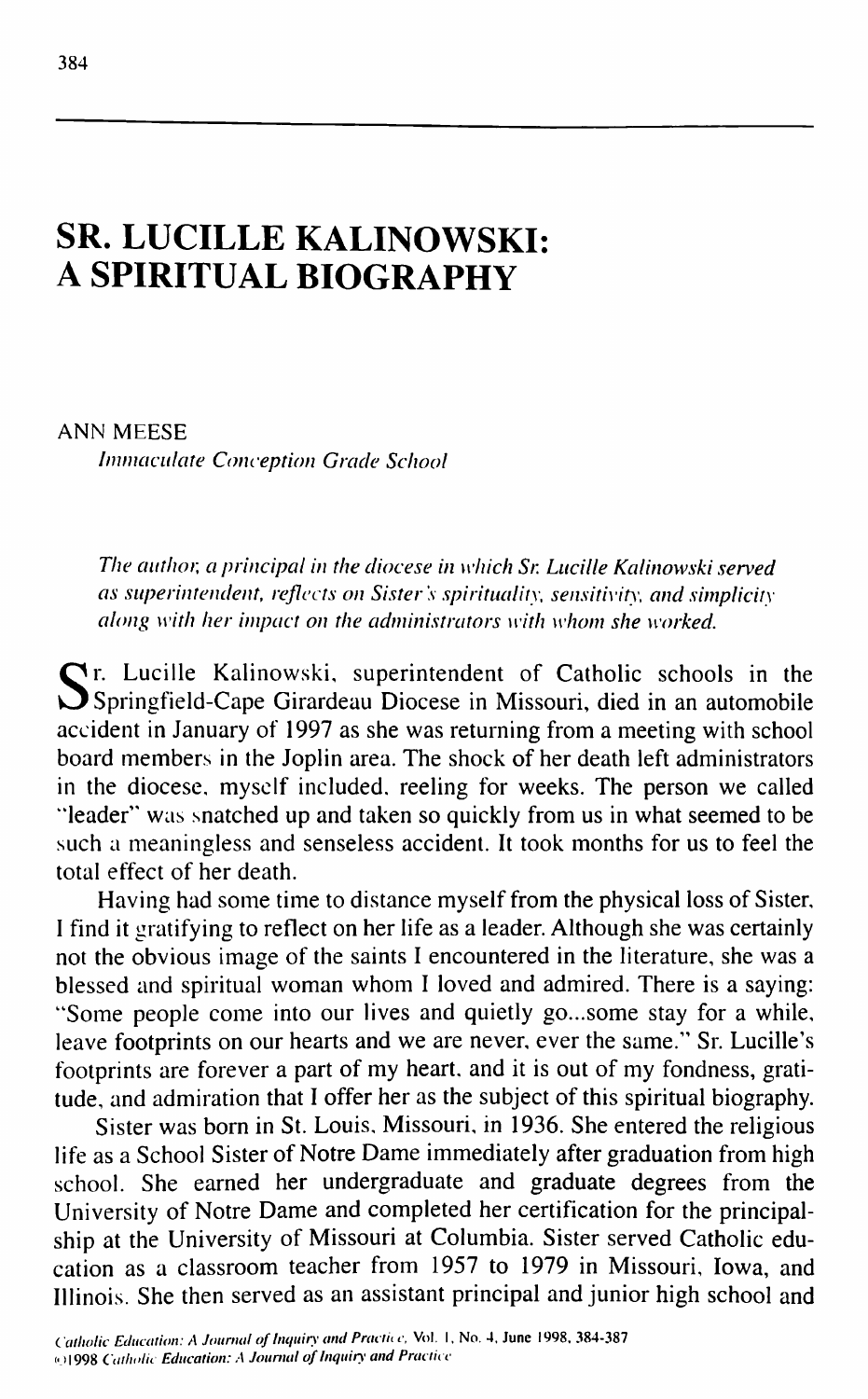high school principal in four schools in Missouri and Illinois from 1979 through 1991. Sr. Lucille came to us as superintendent in 1991 after 34 years of service to the Church in classrooms and in administration.

Entering the convent at age 18. Sister answered God's call to serve early in her life. I often wondered how she could have known at such a young age what she wanted to do and be. The questions I raised about her choice were always framed in the context of my own life choices and in the spirit of uncertainty with which I sometimes made life decisions, especially at that same stage. Her great pride in being a School Sister of Notre Dame and the confident way she announced that allegiance eliminated those questions about her choice. She always spoke of her family of sisters with the same tenderness that I hear in the voices of parents when someone inquires about their families. The call to serve God in the religious life seemed clear to her and was a source of inspiration to me. Her example of groundedness and ability to make decisions clearly marked her leadership throughout the years that I knew and worked with her.

In speaking about women of religious communities. Bishop Weakland writes:

I feel that religious life has not seen its demise, as some may think. I have only to look around to see the large number of religious who have been faithful to their commitments and have blossomed into full and vital disciples of Christ to say that there is still much life and vitality in that form of following Christ. (1992, p. 160)

Sister was surely a model in this way. She seemed as sure of her vocation on the last day that I was with her as she must have been when she made her choice many years ago. She modeled commitment in a time when commitment to any lifestyle choice seems to be fragile.

Sr. Lucille lived simply. Her choice of lifestyle was as surely a choice as was her choice to follow the religious life. Although not living monastically as we might think of monasticism. Sister chose to do without the clutter of life that could interfere with her focus on ministry and spirituality.

Sister effectively balanced her call to the religious life with an understanding of what the secular world of professional women required. At a time when I often found myself acting as a role model to other women, to female students, to my daughters, and to the men I worked with, I learned through Sister's example that inner beauty and professional appearance can both be important, but surely the inner beauty is what people see and listen to after they notice how you look on the outside.

Sr. Lucille's sensitivity and simplicity were obvious in her correspondence. She was a woman of few words and hardly boastful in her writing. She knew and respected our busyness and didn't burden us with sermonizing memos and bulletins. She was direct and to the point, never once failing to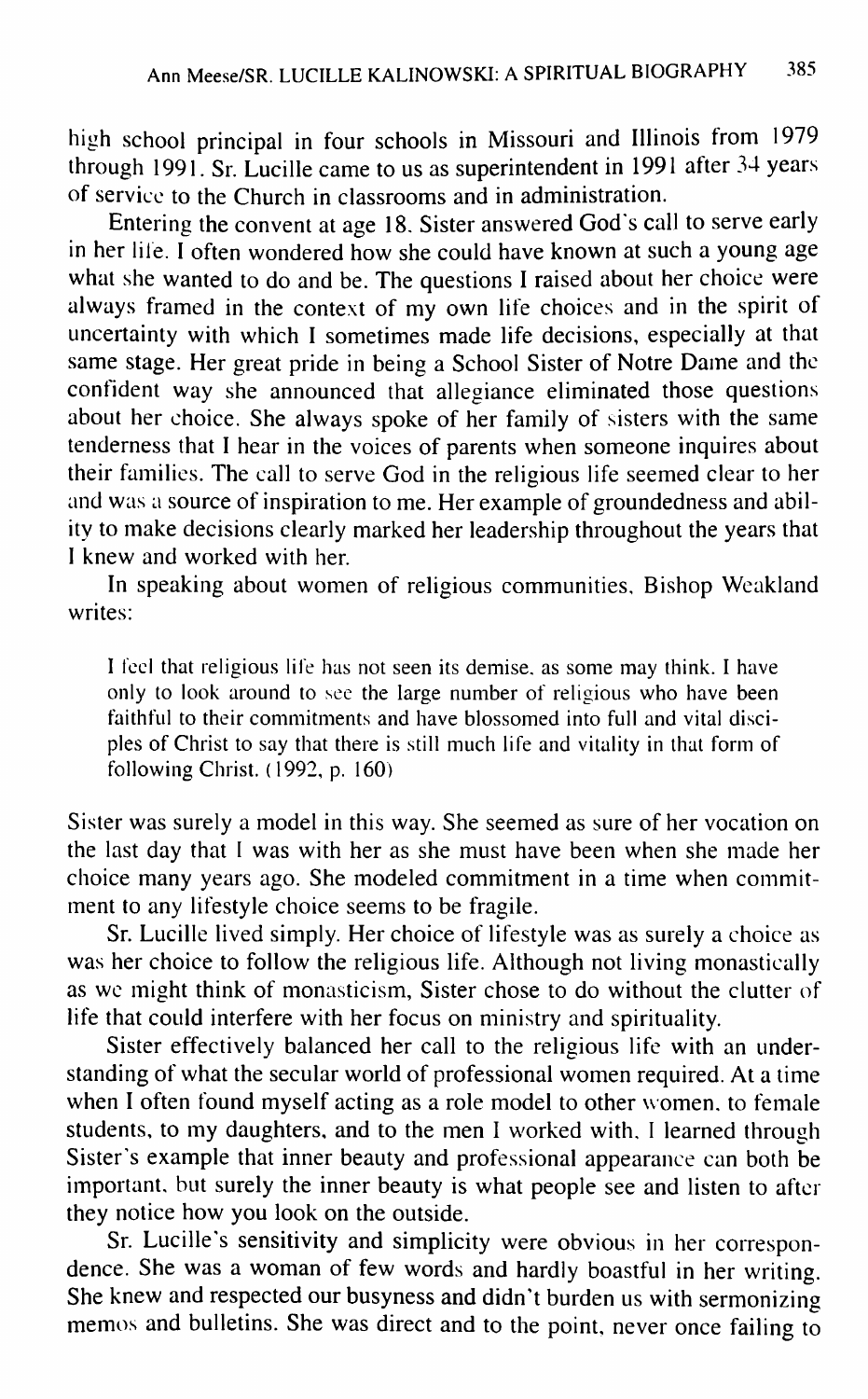recognize our service, thank us for it, or encourage us in our work. "Let us continue to keep one another in prayer as we minister to God's people"; "Thank you for all you are doing for Catholic education"; "I pray that you will enjoy some spiritual, mental, and physical relaxation time this summer"; "I pray that God is blessing each of you with a special time of rest and peace as only God can do'—these were sentiments that were always there in her correspondence. She was a quiet cheerleader, squarely behind us. When Sister died, newspaper reporters interviewed principals around the diocese. Without exception, principals noted that the provision of personal support was one of her special gifts. What a beautiful example of a leader as shepherdess to have given that sense of support to so many.

Ironically, one of the last pieces of correspondence I received from Sister ends with her closing remark, "May God keep you safe as you travel southern Missouri." Her untimely death was especially difficult for us because she clearly disliked and was afraid ot driving. She always offered to let someone else drive when we traveled together, but I never heard her complain about driving. Certainly, in this aspect of her life she modeled the holiness of martyrdom. She quietly bore "the crosses of her life day in and day out, with patience and fidelity" (Maloney, 1997, p. 18).

Her messages were often not only simple but full of sentiment along with sincerity. Sister kept a sign on her desk that read, "Life is fragile, handle with prayer." As a model of holiness, she was a contemplative in that she not only lived in simplicity, but led through simplicity and prayer.

Sr. Lucille practiced spiritual leadership through the model of the servant. She willingly and prayerfully accepted the position of superintendent even though, 1 often suspected, she would have been satisfied to serve the Church in whatever capacity she could. On her application to the superintendent's position. Sister wrote:

At this time, I discern a call to serve the Catholic Church by ministering in the Catholic education system in a regional leadership capacity. Desiring to evangelize in a collaborative manner. I pray for the strength and courage to respond to God's call.

Sister responded to God's call by providing thoughtful and practical staff development for the teachers of the diocese, visiting with and offering support to the administrators in the schools, providing direction to boards and teaching them to work in a collegial way, and modeling that style in the way she worked with her staff. On a more personal note, she taught me leadership through her example. Henri Nouwen speaks of spiritual leadership in his book. *Reaching Out,* saying:

The really great saints of history don't ask for imitation. Their way was unique and cannot be repeated. But, they invite us into their lives and offer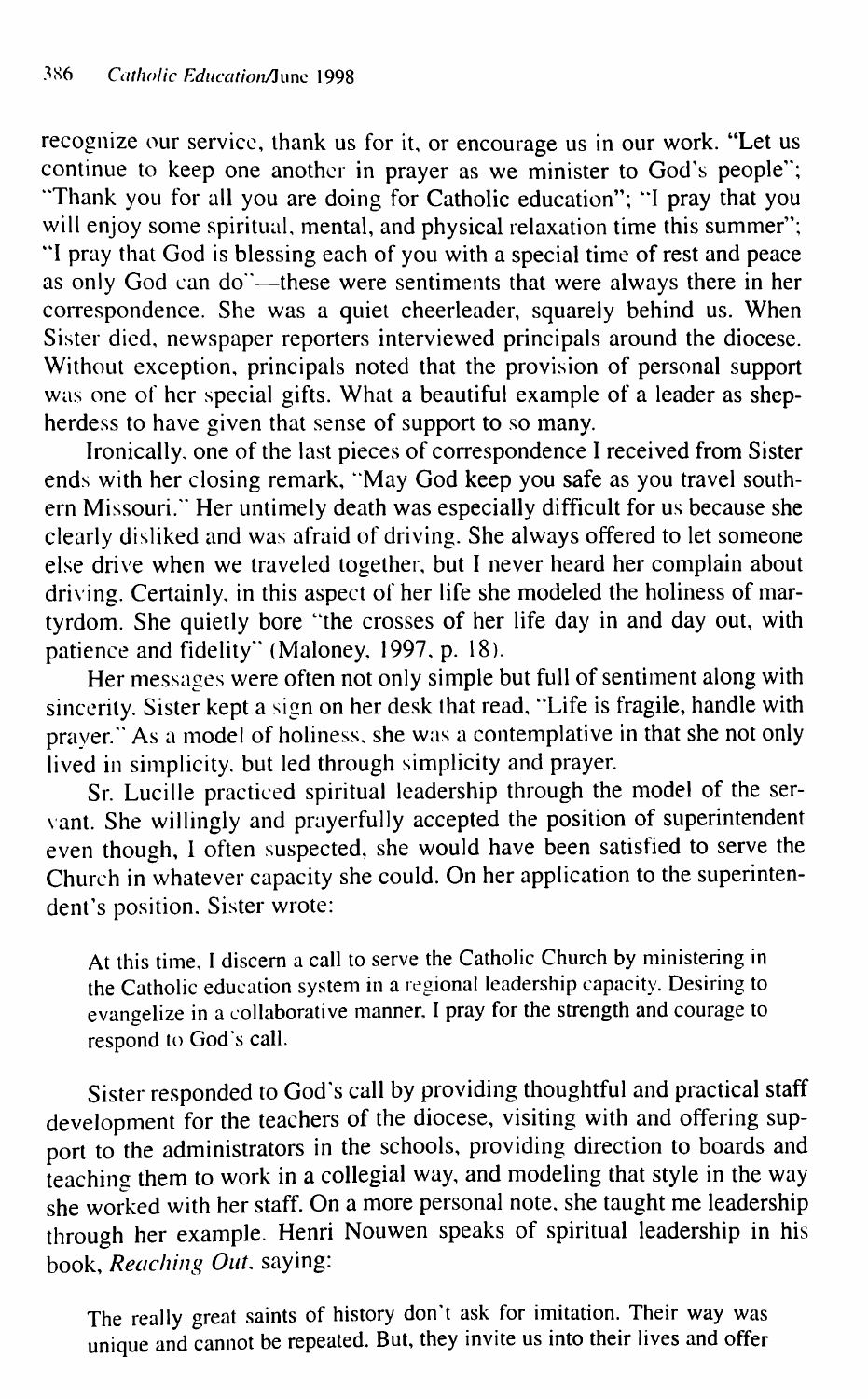a hospitable space for our own search. Some turn us off and make us feel uneasy; others even irritate us, but among the many great spiritual men and women in history, we find a few, or maybe just one or two, who speak the language of our heart and give us courage. These are our guides. Not to be imitated but to help us live our lives just as authentically as they lived theirs. (1975, p. 140)

Sister inspired courage in me to trust myself and my own leadership abilities. She never felt the need to emphasize her authority because she led with such dignity. True leadership is the ability of the leader to "call forth the best in those led...liberating them into the fullness of their potential as individuals" (McCormick, 1996, p. 15). Sister personified that model of leadership to those she served.

We are not always afforded the opportunity to see people as spiritual leaders or examine their spirituality while they are living. We also tend to glamorize and idealize people that we love after they die. Perhaps that is because we are forced to describe them in shorthand. That is all that our memories will allow without their presence to fill out the sentences. I suppose the accounts of the lives of most of the saints we encounter are condensed in this same way.

I am certain that many things about Sr. Lucille were less than saintly. Having the opportunity to focus on her from this perspective, however, is a very special way of appreciating who she was and what that means for me in my life. It helps to create a snapshot of things to emulate, with my own particular fingerprint attached, of course, as Sister would have expected.

As a spiritual leader, Sr. Lucille succeeded in this life. She was successful, measured by the standard which counts persons a success by their ability to walk with Christ, gently hold out their hand to us, and bring us along with them on the journey. She touched many lives and left an indelible mark on mine. Unlike those people who "come into lives and quietly go," Sr. Lucille stayed with us in Springfield, for a time that seemed far too short, and left a "footprint" on my heart. I know that I will "never, ever be the same."

## **REFERENCES**

Maloney, R. P. (1997). Models of being holy. America, 176(5), 17-22.

- McCormick, R. A. (1996). Authority and leadership: The moral challenge. *America,* 775(2), 12-17.
- Nouwen, H. (1975). *Reaching out: The three movements of the spiritual life.* New York: Doubleday Image Books.

Weakland, R. (1992). Faith and the human enterprise: A post-Vatican II vision. Maryknoll, NY: Orbis Books.

Ann Meese is principal of Immaculate Conception Grade School in Springfield, MO. Correspondence *eoneerning this article should be addressed to Ann Meese, Immaeulate Conception Grade School, 3555 S. Fremont, Springfield, MO 65804.*